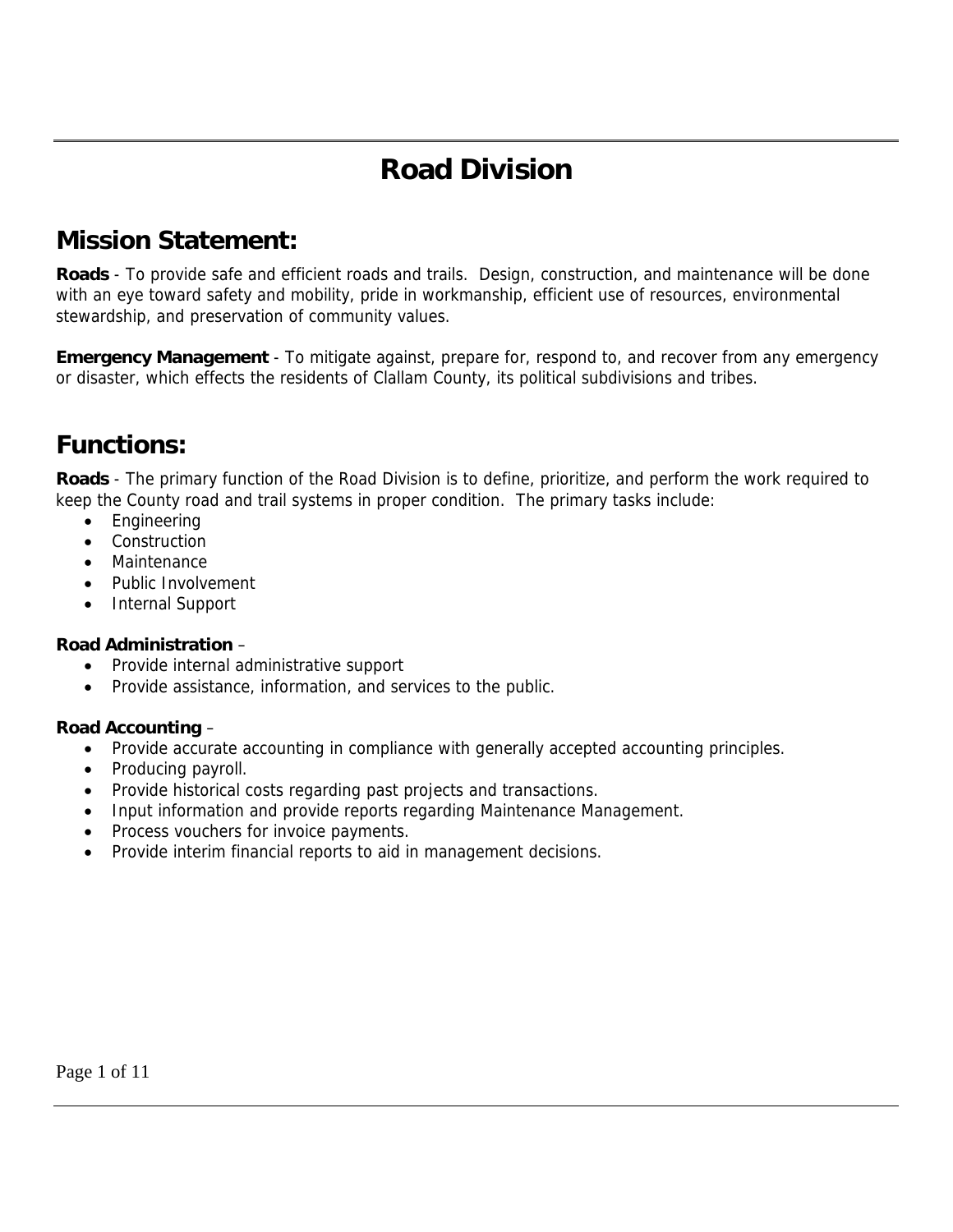#### **Emergency Management** –

• Coordinate all-hazard, integrated emergency planning in Clallam County. Coordinate for both the monitoring of hazardous materials in the county and the response to hazardous materials incidents. Coordinate timely and accurate reporting of community emergency information to the public and the media in times of disaster.

## **Long Term Goals:**

#### **Roads -**

- Develop publicly acceptable projects while providing maximum safety and mobility of the traveler.
- Maintain the integrity of the roads and trails including a good road/trail surface year round.
- Environmental Stewardship.
- Responsible use of resources.
- Preservation of community values.
- Improve the motoring public's conformance with traffic laws.

#### **Road Administration** –

- Support departmental staff with all office needs, including contract administration and grants.
- Provide accurate, complete, consistent and timely information to the public.
- Maintain and organize historical records to facilitate internal and public research needs.
- Streamline and perfect systems and office routines.
- Promote franchise application submittals from utilities existing in county rights of way.
- Create and maintain electronic records systems.

#### **Road Accounting** –

- Maintain and further develop the Cost Accounting Management System (CAMS).
- Continue to provide payroll on time.
- Continue to provide accurate, retrievable cost history.

#### **Emergency Management** –

- Obtain Voluntary 72-hour self-sufficiency for citizens.
- Provide for the continuity of local government and effective governmental leadership before, during, and after an emergency/disaster.
- Develop realistic, current plans, which will guide organizational behavior in an emergency or disaster.
- Coordinate with cities, tribes, business, volunteer groups, and county departments in development of emergency planning and training. Foster an atmosphere of interagency cooperation.
- Enhance the warning system for the dissemination of all types of warning information.
- Provide and maintain an effective emergency communication system.
- Fully implement the County's Comprehensive Emergency Management Plan.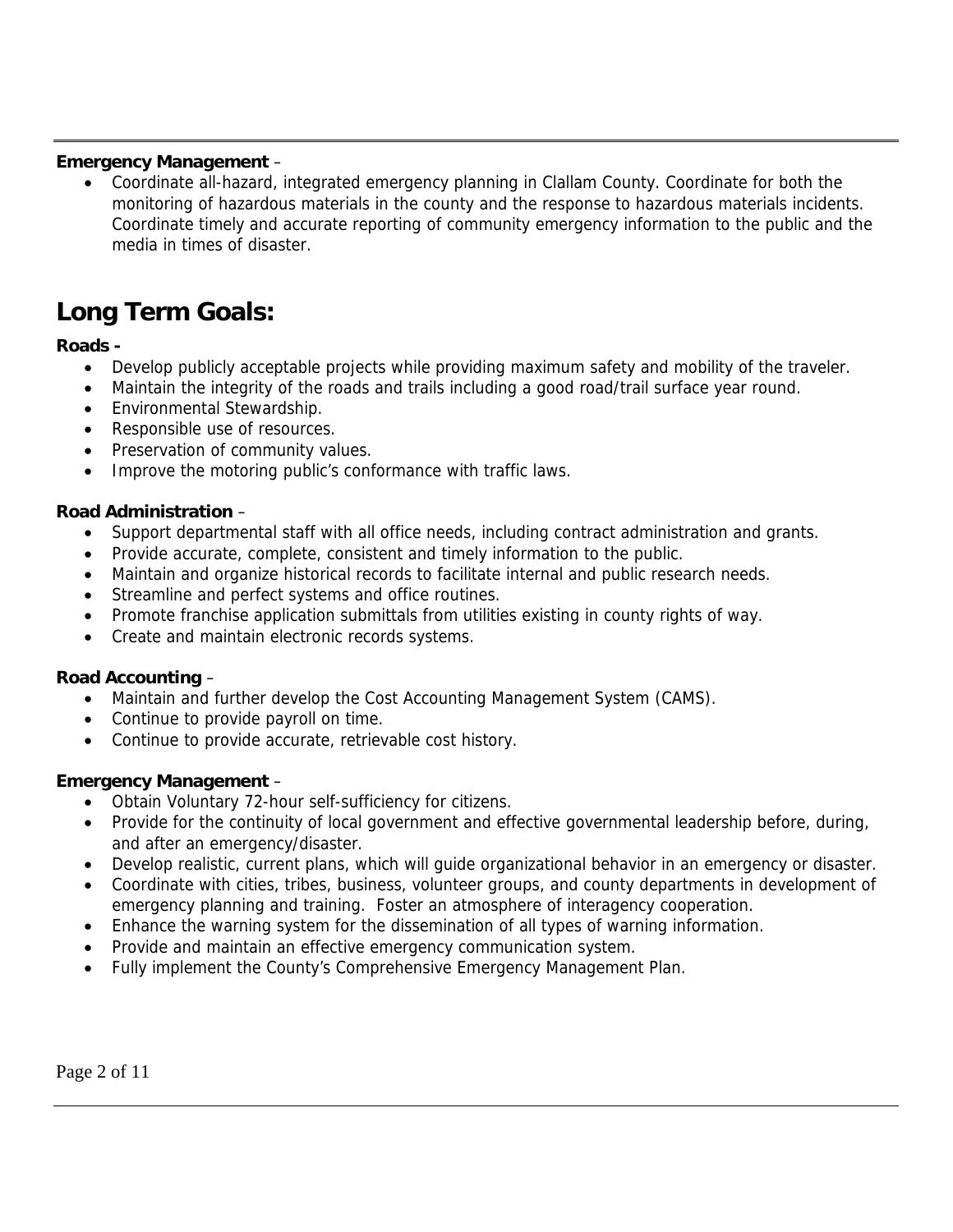## **Short Term Objectives:**

#### **Roads –**

Develop publicly acceptable projects while providing maximum safety and mobility of the traveler.

- Respond to the public's needs, requests, complaints, and concerns in a courteous, timely and efficient manner.
- Satisfy community needs in transportation consistent with applicable design standards.
- During project development sponsor public meetings or other effective means of information exchange. Gather public concerns and address the concerns. Maintain contact with concerned citizens during progress on a project and encourage continued involvement.
- Implement transportation planning procedures that determine future transportation needs and the most practical ways to meet them, both locally and regionally. Implement a transportation improvement program to provide the needed facilities.
- Utilize appropriate design standards including the City and County Design Standards and AASHTO Standards and investigate further use of 3R standards.
- Gather traffic data throughout the County road system to help determine trends and to help determine the need for specific improvements.

#### Maintain the integrity of the road and trails and provide a good road/trail surface year round.

- Assure that all construction within county right of ways is performed in a manner that does not degrade the service life of the roadway, create a hazard to the traveling public, nor increase maintenance costs to the Road Division.
- Provide oversight to insure the quality of privately constructed projects that will become publicly maintained.
- Analyze private developments to determine the potential impacts on the existing transportation system. Determine mitigation measures to minimize the impacts.
- Evaluate applications for driveways, utility crossings, and similar projects. Enforce measures needed to maintain a safe and sound public facility.
- Provide the design, right of way acquisition, permitting, and construction for Road Division projects in a manner that promotes safety, economy, aesthetics, and enhanced mobility for the public.
- Provide the maintenance activities necessary to keep the roads, bridges, and trails in a safe and sound condition. Maintain the public investment. Utilize the more than 50 functions of the Maintenance Management System.
- Work in a safe manner to prevent injury.
- Reduce tort liability. Minimize liability.

#### Environmental Stewardship

- Prevent deterioration of the environment due to road, bridge, and trail construction and maintenance.
- Implement appropriate Best Management Practices (BMPs) and other environmental safeguards at work sites.
- Provide training in environmental awareness to all employees involved in maintenance and construction.

Page 3 of 11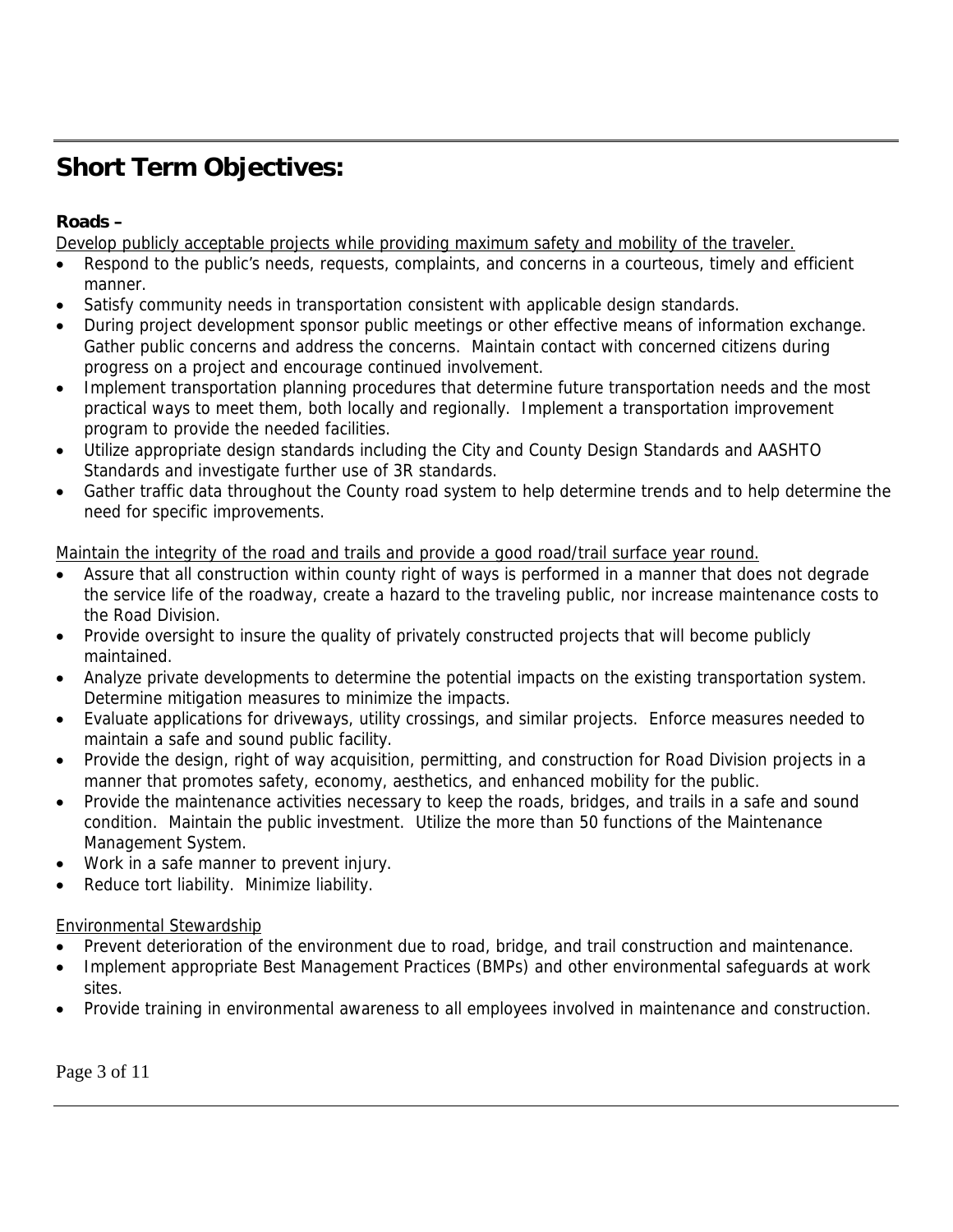- Make cost effective use of funds, man-hours, materials, and equipment.
- Utilize the Maintenance Management program to monitor costs of the various maintenance activities.
- Track engineering costs for comparison to private sector consultants.
- Recycle soils, rock products, asphalt, and other reusable products.
- Manage a database of information. Be able to provide needed information to make intelligent transportation decisions.
- Act as a resource to the community by providing archival information on departmental matters.

#### Preservation of community values.

- Coordinate with County comprehensive planning efforts.
- Implement a meaningful public input process for major projects.
- Work towards context sensitive design solutions.

#### **Road Administration** –

- Organize, inventory, and index historical records housed in basement storage.
- Scan existing drainage records to provide employees with better access to records. Scan and protect original documents from loss and destruction.
- Responsible use of Resources.
- Manage franchises to insure and protect the public's interest.
- Coordinate human resources including hiring and training.

#### **Road Accounting** –

- Meet all deadlines accurately.
- Develop cross training.
- Continue to comply with BARS.
- Aid the chief accountant in the production of the County's annual financial report.
- Reduce costs to the county by monitoring use of vendors for purchases. Limiting purchases to fewer vendors reduces the number of warrants produced and the need for handling from the auditors office to redeeming them in the treasurers office

#### **Emergency Management** -

- Enhance Emergency Operations Center training (incident command system, communications, etc.)
- Host community annual exercise and participate in exercises of others.
- Encourage and assist cities in updating their Emergency Plans to Emergency Support Function format
- Work with schools in emergency preparedness, plan development and testing.
- Continuous updating of emergency plans, supplementary procedures, and checklists.
- Provide public information on emergency management concerns of the community.
- Promote public and private use of Emergency Alert weather radio for all-hazard emergency notifications and warnings.
- Assist with Clallam Response System
- Participate at local fairs and venues for emergency information dissemination.

Page 4 of 11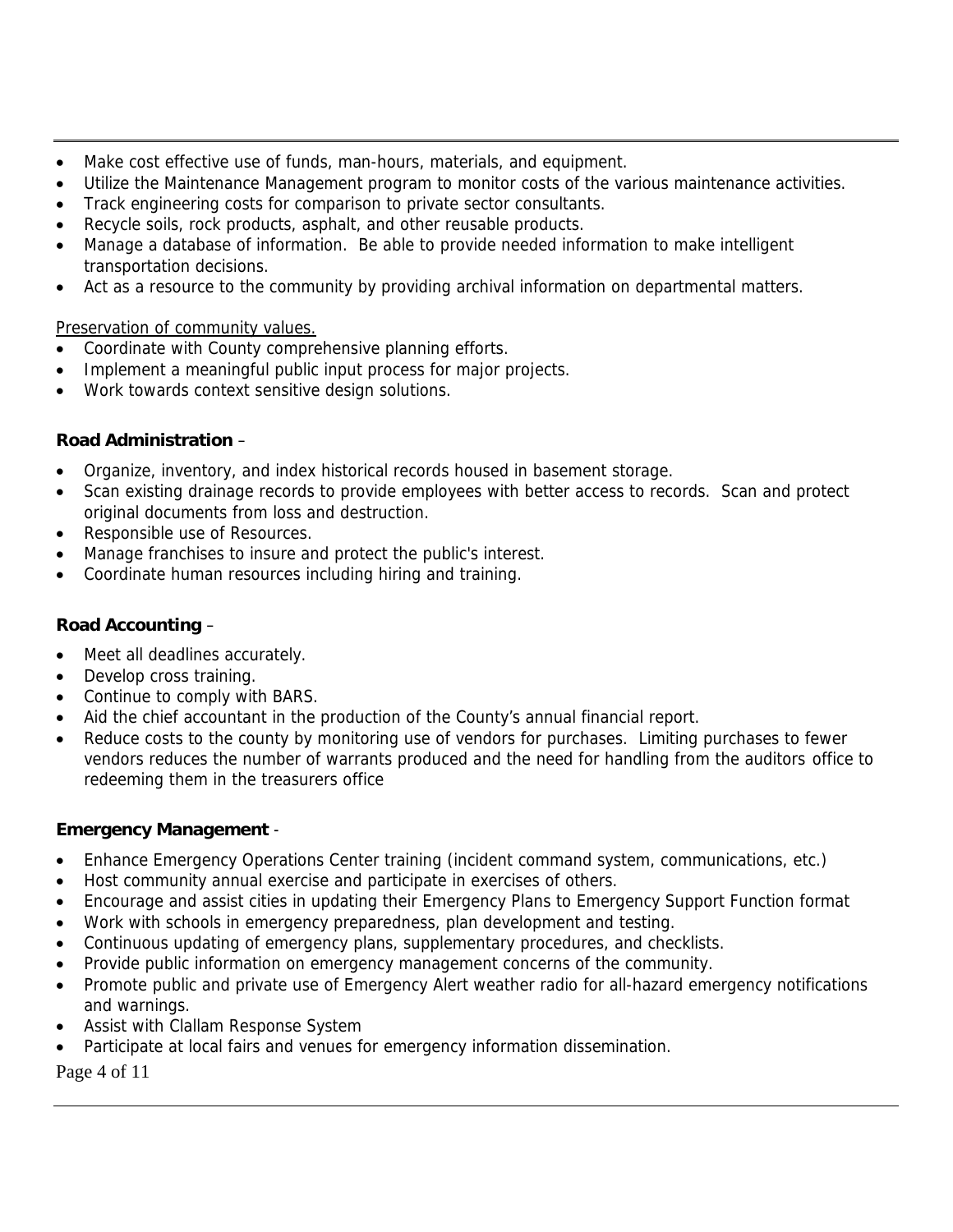- Maintain the Emergency Alert System
- Monitor and update the county resource list.

## **Accomplishments in 2007:**

#### **Roads** -

- 4,327 tons of asphalt used for patching potholes and depressions.
- 21 miles of roads chip sealed.
- 288 hours spent sealing cracks in the pavement.
- 856 cubic yards of pavement dig-outs.
- 198 miles of shoulder grading to reduce grass/sod shoulder down to pavement level.
- 449 cubic yards of shoulder restoration and patching to build up ruts and depressions.
- 1,297 pass miles of street cleaning and brooming (each road swept 1.3 times on average).
- 20 cubic yards of surfacing chips picked up for recycling.
- 24 miles of ditch cleaning.
- 430 culverts cleaned and 1,375 linear feet jetted.
- 2,571 man hours recovering from storm damage.
- Performed federal level inspections on 12 of our 35 highway bridges.
- 50 linear feet of river bank protection installed using woody debris.
- Road signs attended to 1,598 times plus 82 private road signs.
- Painted more than 420 miles of road stripes.
- 814 square feet of thermoplastic markings such as stop bars and turn arrows.
- Attended to 104 linear feet of guardrail.
- 2,800 man hours spent cutting brush.
- 1,404 pass miles of shoulder mowing and brushing (each road mowed almost 3 times on average).
- 5,740 square feet of contour work alongside roads.
- Hauled gravel to build a dike on the lower Elwha to protect private property.
- Maintained wet land ponds at Old Olympic/ R101 for environmental mitigation.
- Worked with P.U.D. taking down several danger trees.
- Stripped and cleared .5 acres at Place pit.
- Litter picked by chain gang from 434 miles of road.
- 18,135 pounds (over 9 tons) of roadside litter picked up by the chain gang.
- 59 dumpsites with 16,620 pounds (over 8 tons) picked up by the chain gang.
- 1,157 pounds of metal (mostly aluminum) recycled by the chain gang.
- 45,482 noxious weeds pulled by the chain gang.
- The chain gang also weeded around 43,489 (over 4 miles) of guardrails.
- Processed 328 drainage plans and scanned them into the computer for future retrieval. Audited all existing drainage files for misfiling and errors.
- Issued 239 road permits including 141 right of way permits and 98 road approach permits.
- Audited Road Files for errors, created new folders and organized files. Relieved overflowing files by adding a new file cabinet and moving files to give room for growth.
- Page 5 of 11 • Miscellaneous support, e.g. small works, formal bids, informal bids, equipment purchases, reimbursable agreements, personal service agreements, standard consultant agreements, public meetings, newspaper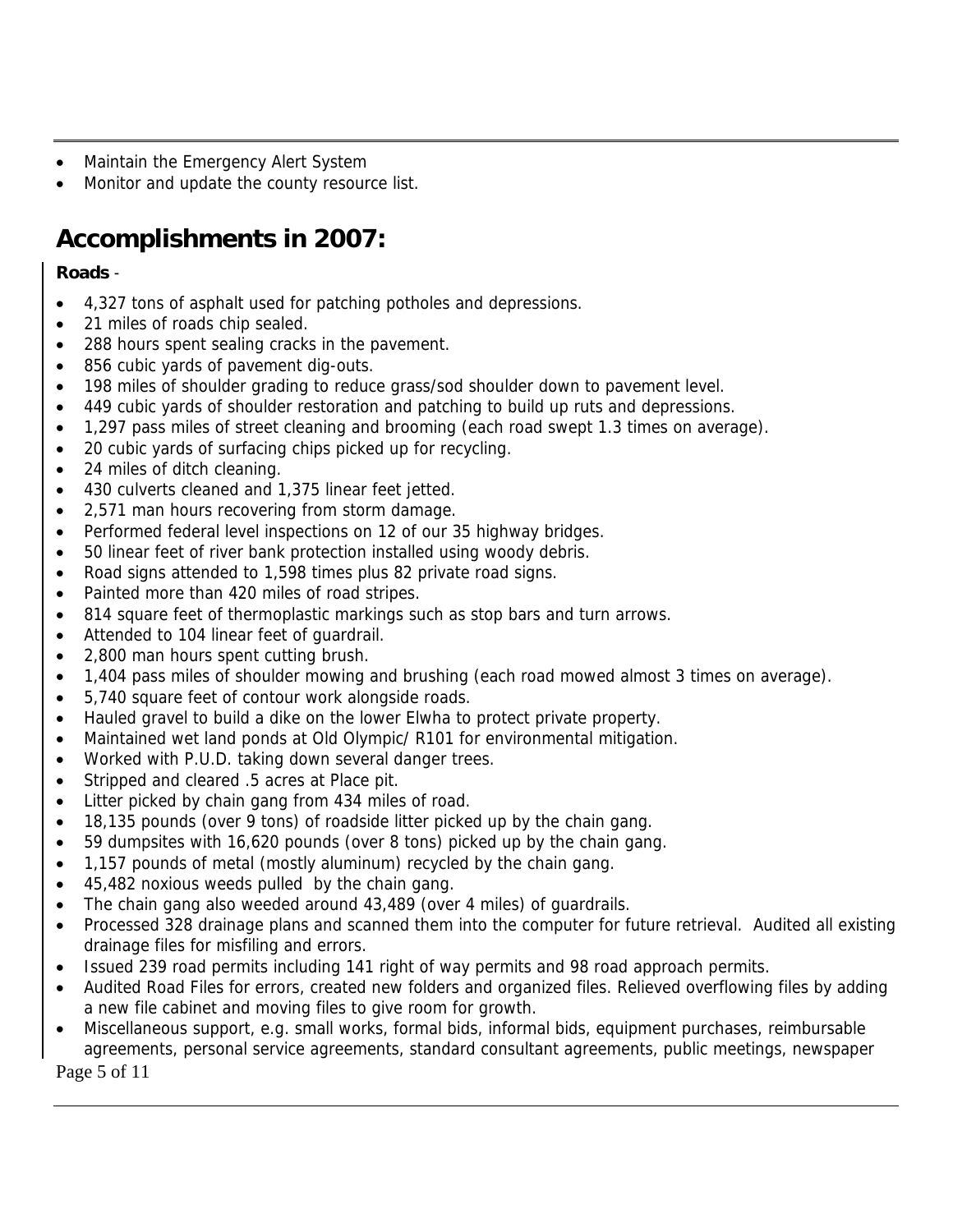ads, bulk mailings, CRAB reports, maintenance management input and reports, public disclosures, scanning old permits to clear floor space, etc.

- Processed 25 travel training requests.
- Took 236 service requests.
- Issued 14 new private road names.
- Began processing one road vacation petitions (Tipton Addition).
- Drafted a policy on removal of hazards from right of way.
- Maintained and monitored the plantings for the Deer Park Road from Vista View to BPA, thus finishing the project.
- Completed 2,000 feet of sidewalk along SR112 in the Joyce area.
- Completed improvements to Happy Valley Road from Sporseen easterly and northerly.
- Called for bids on replacement of the Elwha River Bridge.
- Prepared applications for 6 projects to be submitted for Rural Arterial Program funding.
- On-going upkeep, updating, and design of Road Maintenance Internet Site.
- Oversight of the SR 112 Scenic Byway contract.
- Regional Road Forum Ongoing participation, via Regional and Local meetings. (This is in regard to Best Management Practices for road maintenance.) Average time spent is 1-2 days per month plus 1-2 hours per week. Completed 4 quarterly reports. County Road supervisors and key staff meet monthly as part of the ESA Team Meeting to discuss BMPs and to keep current.
- Sheriff Department's traffic policing
	- $\circ$  2775 traffic stops = 3.1 traffic stops per day per deputy, average.
	- $\circ$  1161 infractions issued = 1.3 infractions per day per deputy, average.
	- $\circ$  650 traffic citations issued = 1 every 1.4 days average.
	- $\circ$  77 correction notices = 1 every 11.7 days, average.
	- $\circ$  54 DUI arrests = 1 every 16.7 days, average.
	- $\circ$  432 motor vehicle accidents = 1 every other day, average.
	- o 319 abandoned or junk vehicles investigated.
	- o 288 hours training (flagging, radar, first aid/CPRE, skid car)
	- o Chip seal traffic control 400 hours
- Continued construction of the Olympic Discovery Trail west of Port Angeles from Elwha River to Lake Crescent.
- Completed agreements with the City of Port Angeles to utilize the waterline/railroad corridor between Lower Elwha Road and the Elwha River as a construction access for the bridge project as well as future route for ODT.
- Continued work with ONP and Forest Service on environmental clearance for ODT from Lake Crescent to Cooper Ranch and with consultant for a survey of the route.
- Continue efforts to secure right of way for ODT Sequim to Blyn route.
- Prepared the first draft of the 2008 to 2013 six year transportation plan and have a meeting set to present it to the planning commission. Later we will present it to the public in three "road shows".
- Implemented the new Mobility system to replace the CRIS system, both for keeping an inventory of our roads.

Page 6 of 11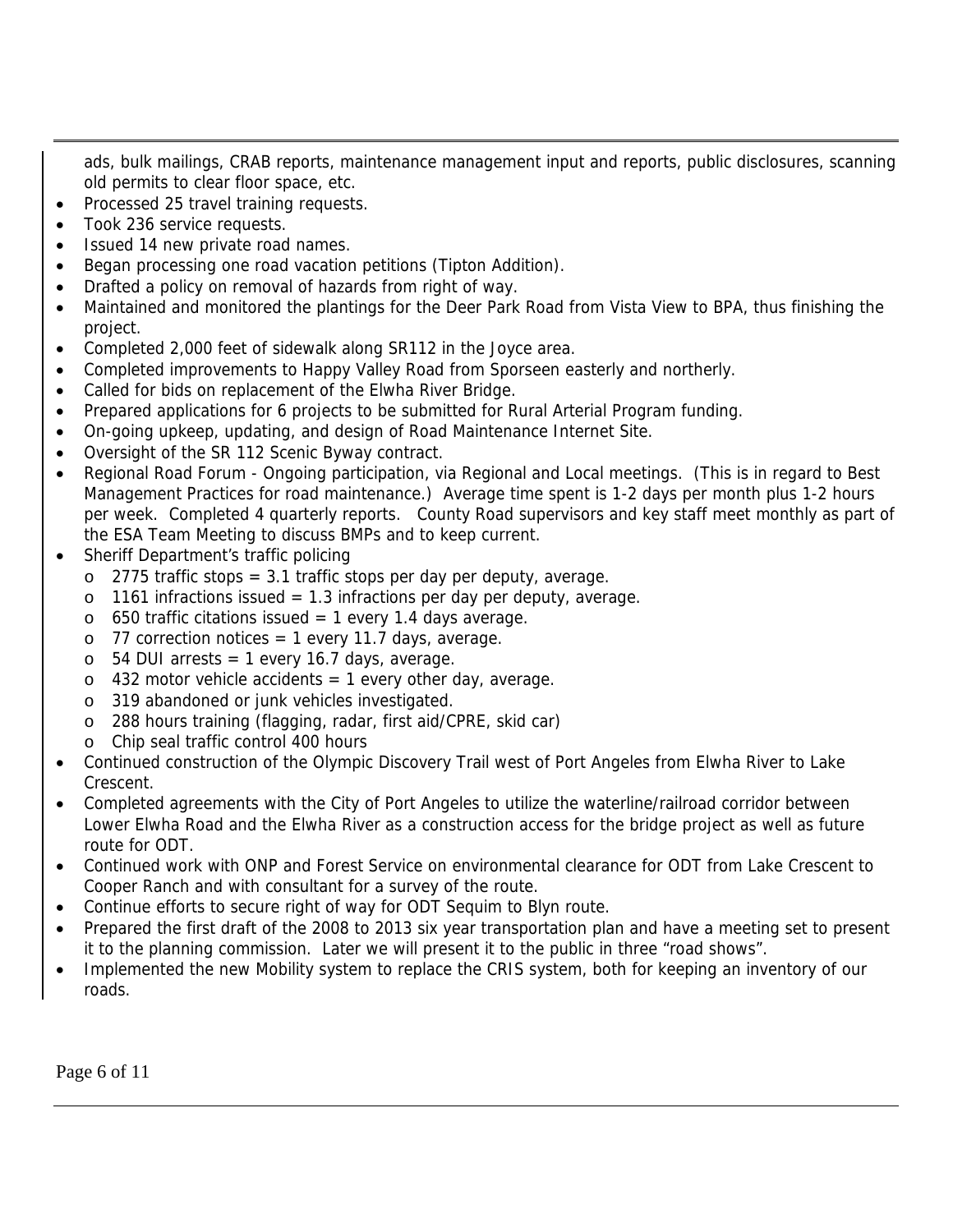#### **Emergency Management –**

- Continued monitoring of the Homeland Security and Emergency Management Performance grants and funding programs. Completed task list on grants.
- Continued to enhance an EOC activation program for the Management Team and volunteer groups. Build on the program with updated trainings and exercises.
- Establish a level of service that we can afford to provide and possibly develop a policy that explains our service level.
- Review grant funding programs for all hazard emergency management and homeland security. Accepted \$60,000 for 2006 FTE and \$40,000 for Courthouse security and communications. To complete reporting on these grants.
- Remodel of EOC to work more efficiently with enhanced communication and technology products.
- Added eight dedicated laptops to the EOC Incident Command System stations with Microsoft OfficePro Suites programs, internet access and networked to EOC printer.
- Secured charging cart in EOC to hold dedicated station laptops and Norstar telephones.
- Initiated WebEOC accounts from Washington State.
- Worked on interoperability grant tasks.
- Purchased equipment, developed and executed coordinated exercises involving the Incident Command Vehicle operation.
- Secured Homeland Security grant for courthouse security.
- Completed functional scale communications/chemical weapons exercise for 2006.
- Completed full scale Tsunami evacuation exercise with the Quileute Tribe for 2006.
- Completed functional scale Earthquake/Tsunami exercise with RACES, ARC, USCG for 2006.
- Completed functional scale Regional (5 States) Pacific Peril Tsunami exercise for 2006.
- Sponsor 1 LEPC meeting.
- Achieved Tsunami Ready Community designation (First County in Washington State). Training, signage and notification tools in place.
- Implemented interlocal agreements to place AHAB Sirens throughout Clallam County.
- Completed Tsunami map brochures and distribution.
- Processing Interlocal Agreements and Memorandums of Understandings with partner Tribes and responder organizations.
- Facilitate Incident Command System and National Incident Management Systems trainings in Clallam County.
- Record Incident Command System and National Incident Management Systems compliance reports with Washington State Emergency Management.
- Recruited and replaced Emergency Management Homeland Security Program Coordinator.
- Recruited and replaced Emergency Management Division Manager.
- Assist Tribes and private agencies/departments with Comprehensive Emergency Management Planning and National Incident Management System planning.
- Train and Exercise with in-house Incident Management Team.
- Collaborate with RACES, American Red Cross, Clallam County Responders, and other special purpose organizations in planning and executing exercises and trainings.
- Maintain current information for volunteers and provide ICS/NIMS trainings.

Page 7 of 11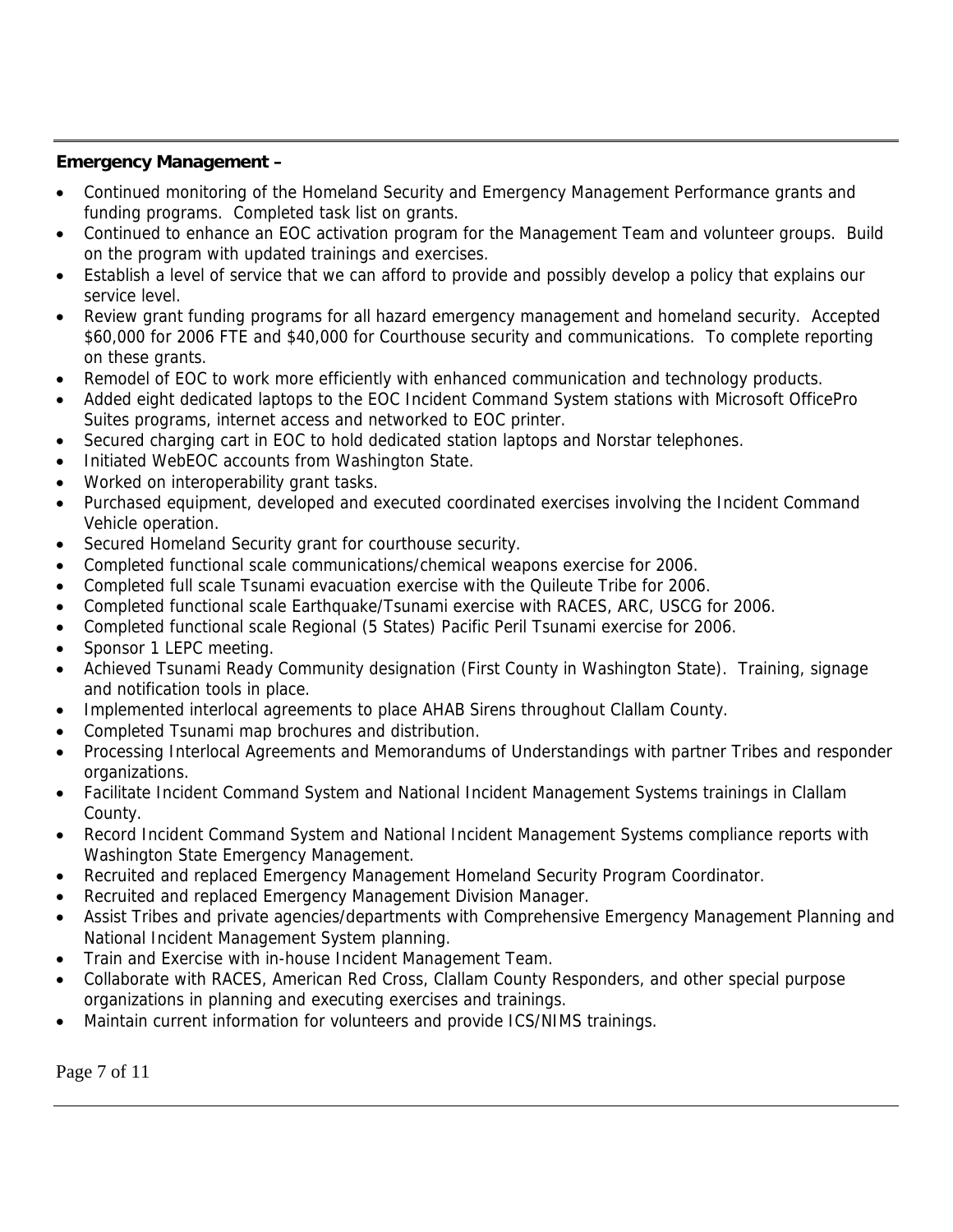- Public presentation on preparedness through community group fairs, County Fair, Sequim Fairs, Forks Fairs and social service club meetings.
- Distributed emergency preparedness literature and promotional items.
- Procure volunteers to work in the office to help with handout preparations, data entry, public education resources management.
- Develop and execute Community Safety Day to honor Clallam County responder agencies.
- Sponsor Peninsula Responders Emergency Program bi-monthly meetings.

### **Performance Indicators:**

| <b>Road Accounting -</b>              | 2005   | 2006   | 6/30/07 | 2008     |
|---------------------------------------|--------|--------|---------|----------|
|                                       | Actual | Actual | Actual  | Estimate |
| Lines of Data Entry for Payroll       | 46,589 | 43,633 | 22,657  | 45,500   |
| Number of Invoices processed          | 5,227  | 5,415  | 2,525   | 5,550    |
| Number of funds (including RID funds) | 15     | 14     | 14      | 12 I     |

### **Workload Indicators:**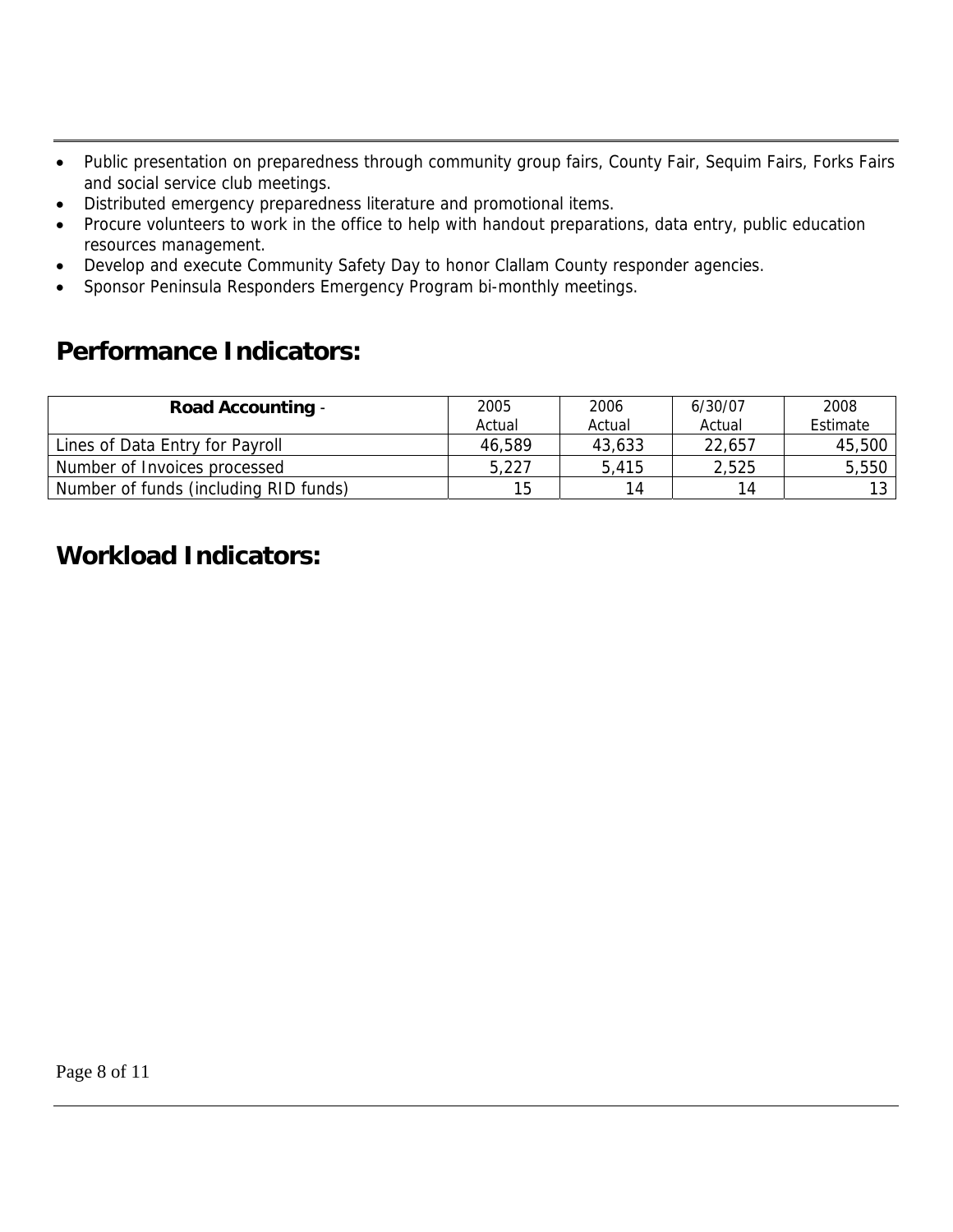## **Staffing Level:**

| Roads -                                           | 2005<br>Actual | 2006<br>Actual | 6/30/07<br>Actual | 2008 Budget |
|---------------------------------------------------|----------------|----------------|-------------------|-------------|
| Administration                                    | $\overline{2}$ | 2              | 2                 |             |
| <b>Administrative Support</b>                     | 2.5            | 2.5            | 2.5               | 3           |
| Accounting                                        | 4.5            | 4              | 4                 | 4           |
| Engineering                                       | 16             | 16             | 13                | 13          |
| West End Road Crew                                | 12             | 13             | 12                | 12          |
| Port Angeles Road Crew                            | 14             | 14             | 14                | 14          |
| Sequim Road Crew                                  | 12             | 13             | 12                | 12          |
| <b>Full Time Equivalents</b>                      | 69.25          | 70.5           | 69.5              |             |
| Sheriff's Deputies (road deputies and chain gang) | 6              | 6              | 6                 |             |
| <b>Information Technology</b>                     |                |                |                   |             |

| <b>Emergency Management -</b> | 2005   | 2006                         | 6/30/07                                   | 2008                                      |
|-------------------------------|--------|------------------------------|-------------------------------------------|-------------------------------------------|
|                               | Actual | Actual                       | Actual                                    | Estimate                                  |
| Administration                | 1.5    | 2.5 (with grant<br>position) | $2.5$ (one<br>grant<br>funded<br>position | $2.5$ (one<br>grant<br>funded<br>position |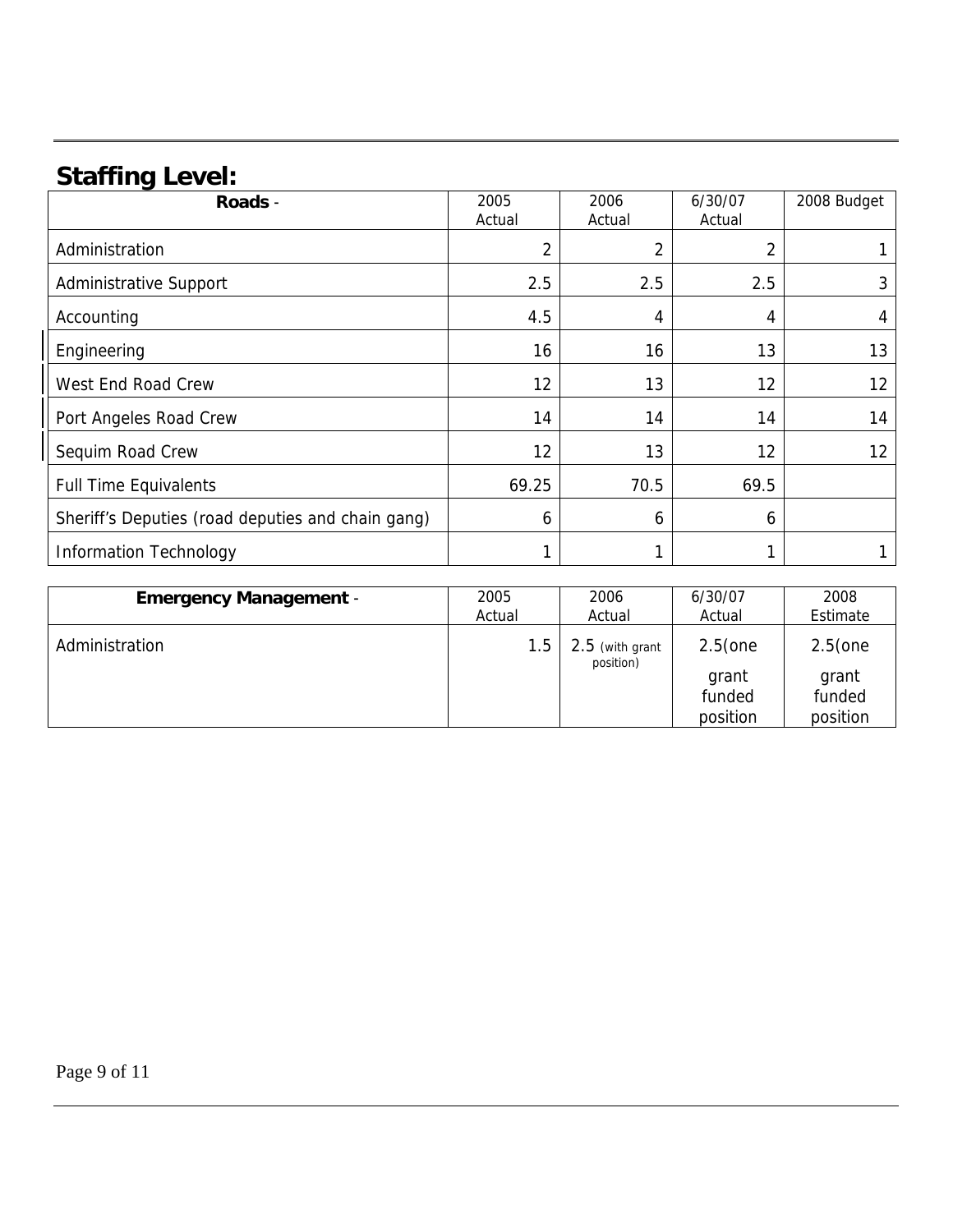## **Operating Budget**

### **Revenues:**

|                                       | 2005<br>Actual | 2006<br>Actual | 6/30/07<br>Actual | 2008 Budget  |
|---------------------------------------|----------------|----------------|-------------------|--------------|
| Beginning Fund Balance                | 8,285,532      | 8,331,766      | 5,941,113         | 5,520,791    |
| Taxes                                 | 5,754,043      | 6,033,344      | 6,002,810         | 6,167,516    |
| Licenses and Permits                  | 47,791         | 85,199         | 64,336            | 50,000       |
| Intergovernmental Revenues            | 4,238,887      | 5,251,007      | 9,563,591         | 19,019,112   |
| <b>Charges for Goods and Services</b> | 151,939        | 261,168        | 127,607           | 117,225      |
| <b>Fines and Forfeits</b>             |                |                |                   |              |
| Miscellaneous Revenues                | 41,894         | 109,850        | 172,008           | 148,793      |
| <b>Nonrevenues</b>                    | 41,039         | 617            | 18,588            | 500          |
| <b>Other Financing Sources</b>        | 923,417        | 445,674        | 435,126           | 434,480      |
| <b>General Tax Support</b>            |                |                |                   | 900,000      |
| <b>TOTAL</b>                          | \$19,484,542   | \$20,518,625   | \$22,325,179      | \$32,358,417 |

## **Expenditures:**

|                                        | 2005         | 2006         | 6/30/07      | 2008 Budget  |
|----------------------------------------|--------------|--------------|--------------|--------------|
|                                        | Actual       | Actual       | Actual       |              |
| Salaries and Wages                     | 2,510,044    | 2,696,449    | 2,911,549    | 3,083,734    |
| <b>Personnel Benefits</b>              | 1,088,186    | 1,133,969    | 1,363,413    | 1,051,552    |
| <b>Supplies</b>                        | 977,427      | 1,666,925    | 963,451      | 1,694,244    |
| Other Services and Charges             | 2,831,153    | 4,559,923    | 7,387,918    | 16,895,871   |
| <b>Intergovernmental Services</b>      | 2,137        | 7,156        | 3,273        | 4,035        |
| <b>Interfund Payments for Services</b> | 3,585,738    | 4,016,979    | 3,737,423    | 3,806,932    |
| Capital Outlay                         | 158,091      | 496,111      | 432,857      | 296,227      |
| <b>Ending Fund Balance</b>             | 8,331,766    | 5,941,113    | 5,525,295    | 5,525,822    |
| <b>TOTAL</b>                           | \$19,484,542 | \$20,518,625 | \$22,325,179 | \$32,358,417 |

## **Agency Structure:**

| <b>Public Works Director</b> |              |              |              |                |             |               |
|------------------------------|--------------|--------------|--------------|----------------|-------------|---------------|
| <b>County Engineer</b>       |              |              |              |                |             |               |
| Engineering                  | Port Angeles | West End     | Seauim       | Administration | Accounting  | Emergency     |
| $+$ GIS                      | Maintenance  | Maintenance  | Maintenance  |                |             | Management    |
| 18 employees                 | 14 employees | 12 employees | 12 employees | 3 employees    | 4 employees | 1.5 employees |
|                              |              |              |              |                |             | (+1 w/ grant) |

Plus temporary workers equal to approximately 6.25 full time equivalents.